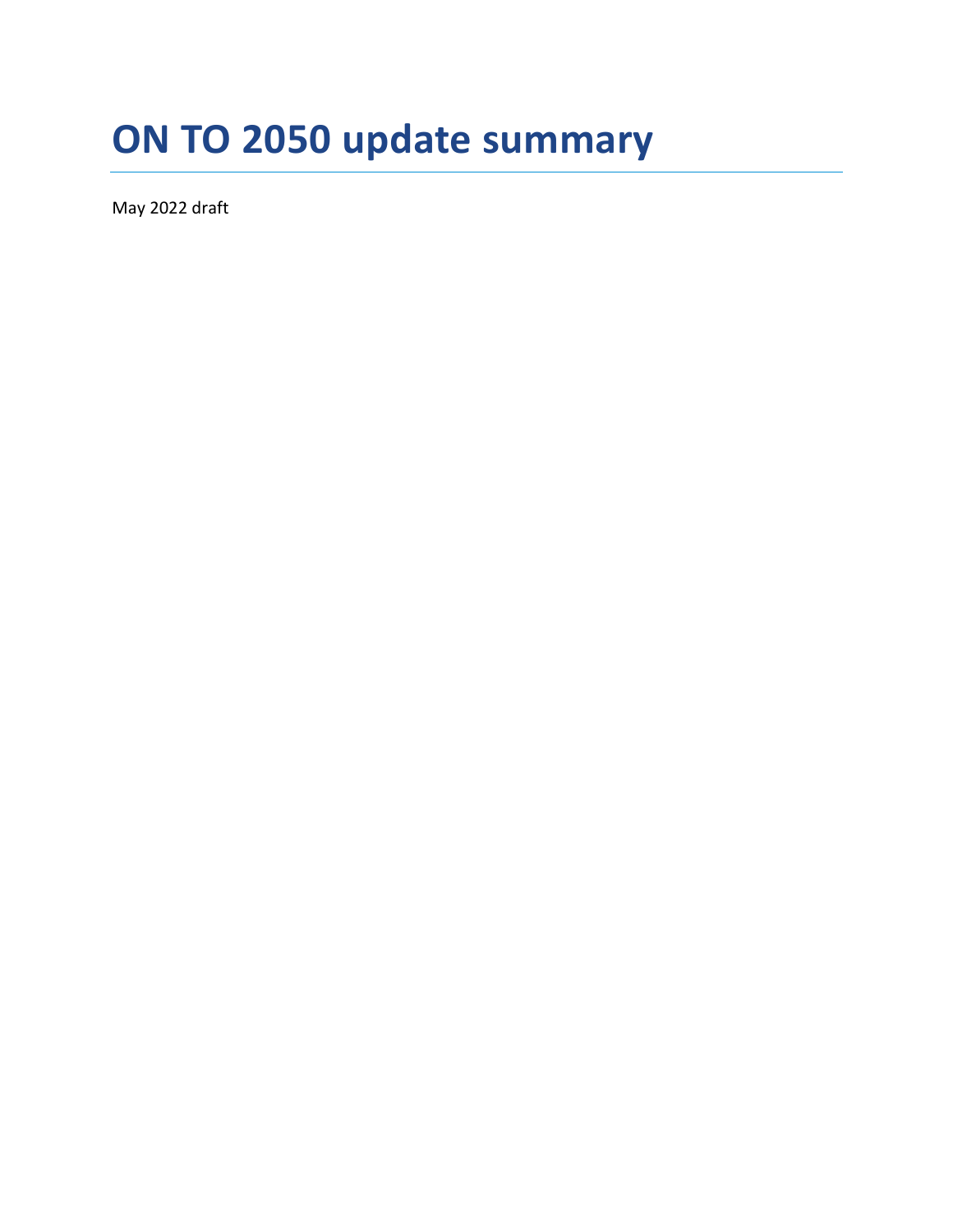# **Contents**

| 21 |
|----|

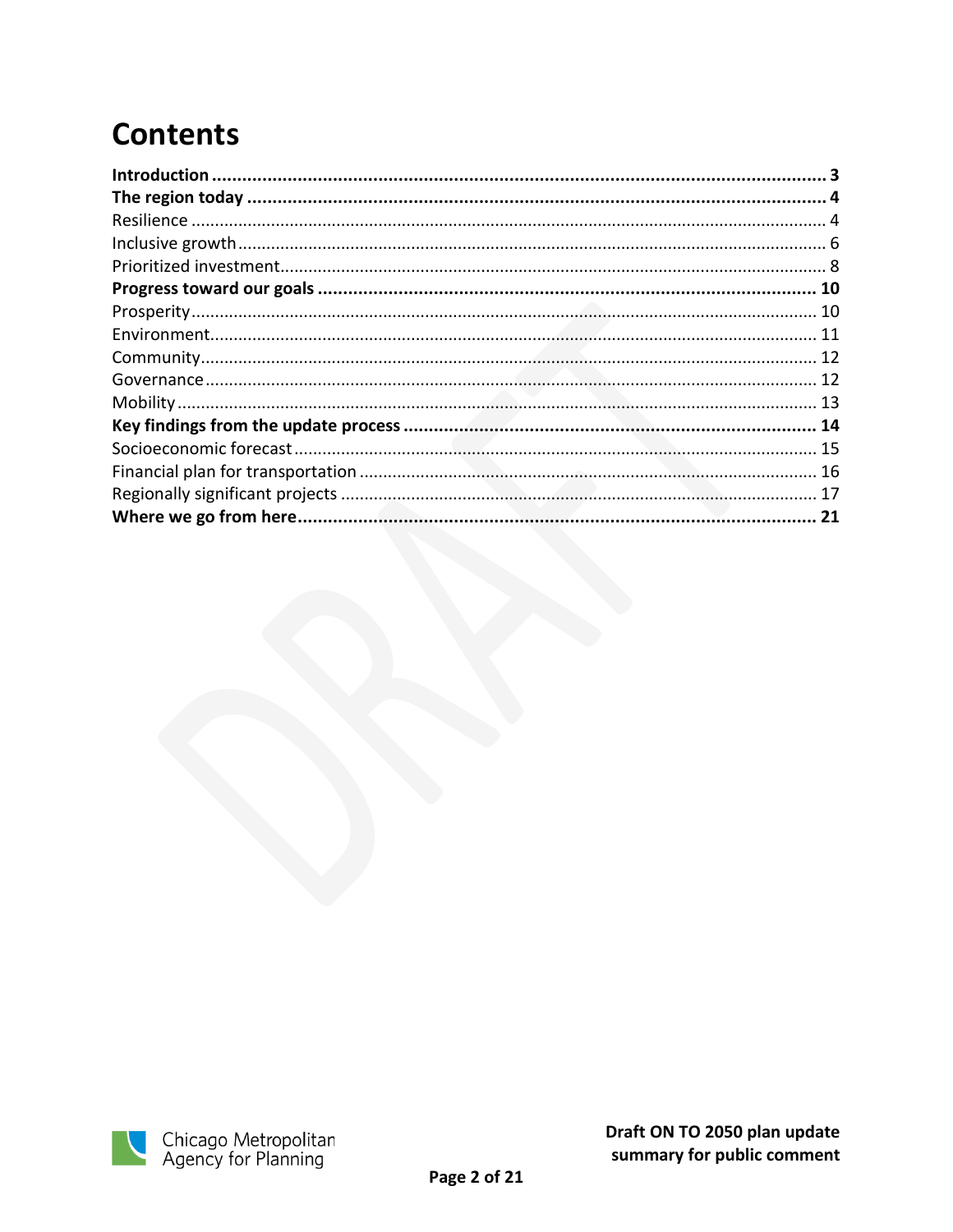# <span id="page-2-0"></span>**Introduction**

Northeastern Illinois has seen significant change over its history, rising above adversity to determine its own future. Important shifts in our economy, technology, and infrastructure promise continued innovation and prosperity. But our future success is not guaranteed. A host of both new and enduring challenges risk lasting damage and decline. The past four years have shown that we cannot foresee every obstacle. Yet, the ON TO 2050 update maintains a clear vision of what priorities need to be advanced to achieve an inclusive and thriving region.

Metropolitan Chicago brings immense assets to this work. We are home to a diverse and talented population of 8.6 million residents. Their skills and ingenuity reflect a heritage of creating products at the forefront of technology, life sciences, business services, advanced materials, and clean energy. World-class institutions of education, research, and culture make us an international destination, and rich natural resources support a tradition of agriculture, recreation, and resilience. Together, these assets provide for a vibrant quality of life across different and unique communities. Many people have found a place in northeastern Illinois to build their families, homes, and businesses. But we are leaving too many communities behind. Our history is marred by the ongoing effects of discrimination and disinvestment, with marginalized groups still unable to share in much of the region's progress. We are among the most segregated large metropolitan areas in the  $U.S.,<sup>1</sup>$  and the consequences hold us all back. A more equitable region will be a more prosperous and resilient region. Achieving our goals requires action now so that people of color, those with disabilities or low incomes, and other marginalized groups can contribute their full potential to regional success.

Despite the disparities that divide us, we are one region, on the move. Our futures are inextricably linked as commerce and workers flow continuously across local borders. Each day, more than half of us cross a county boundary or into and out of Chicago to work, often relying on the nation's second largest transit network and 10 interstate highways. More than 1,100 miles of trails and extensive on-street bikeways provide active connections across the region. And we are the hub of North American freight, with six Class I railroads, one of the nation's largest and fastest-growing air-cargo hubs, and the only maritime connection between the Great Lakes and the Mississippi River system. Over \$3 trillion in goods move through the region annually. These facilities support the most diversified large metropolitan economy in the U.S., but they are under continued threat from inadequate investment and extreme weather.

A changing climate already impacts our lives. Our streets and sewers must handle greater flash flooding, heat waves, and extreme storms. The hardest impacts fall most often on marginalized communities. To prevent the most severe impacts of climate change, northeastern Illinois needs to reduce greenhouse gas emissions by approximately 10 percent annually to approach

<sup>1</sup> John R. Logan and Brian Stults. 2021. "The Persistence of Segregation in the Metropolis: New Findings from the 2020 Census" Diversity and Disparities Project, Brown University, https://s4.ad.brown.edu/Projects/Diversity

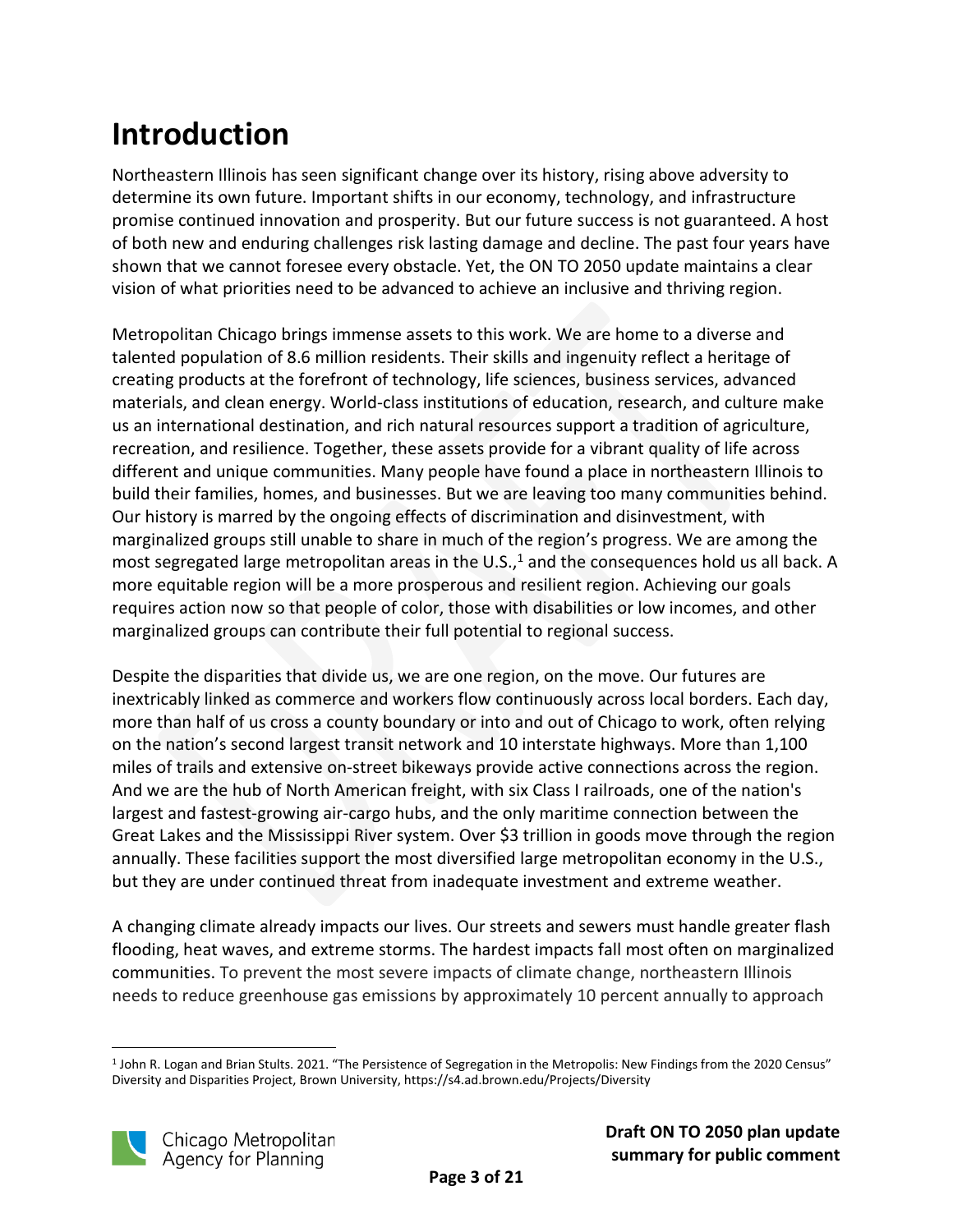net zero by 2050. A cleaner, more efficient economy will require transformative change, but we have a strong foundation to build from, if we act now.

Northeastern Illinois adopted ON TO 2050 in October 2018, after a three-year process featuring extensive [research,](https://www.cmap.illinois.gov/2050/development) [analysis,](https://www.cmap.illinois.gov/2050/appendices) and public [outreach.](https://www.cmap.illinois.gov/2050/public-engagement) The Chicago Metropolitan Agency for Planning (CMAP) — along with its many partners and stakeholders — developed the plan to have a long time horizon and enduring value for guiding regional priorities on transportation investments, development, the environment, the economy, and other issues affecting quality of life. Recent shifts have refined the region's approach in important ways but also underscore the enduring value of the path ON TO 2050 lays out. The ON TO 2050 update maintains the plan's principles, policies, and goals, while refreshing key technical components of the plan in accordance with federal law.

The plan update is organized as follows:

- **The region today** describes how the experience of the last four years reaffirms ON TO 2050's principles of inclusive growth, resilience, and prioritized investment.
- **Progress toward our goals** celebrates implementation successes over the last four years and reiterates the key goals of the plan's Community, Prosperity, Environment, Governance, and Mobility sections.
- **Key findings from the update process** provides analysis on important changes in our forecasted population, transportation investments, and funding resources.
- **Where we go from here** maps the path forward to put ON TO 2050's recommendations and strategies into action.
- **Appendices** cover many aspects of plan development in greater detail.

# <span id="page-3-0"></span>**The region today**

Seizing our destiny will depend as much on our values as our strengths. The region has made great strides in the past four years to heed calls for change and achieve its goals, even as it grappled with the COVID-19 pandemic. These experiences have reemphasized and refined the principles that must shape our future. Inclusive growth, resilience, and prioritized investment continue to guide ON TO 2050.

#### <span id="page-3-1"></span>**Resilience**

Metropolitan Chicago's communities, infrastructure, and systems must be able to thrive in the face of uncertainty of any type. In the four years since the adoption of ON TO 2050, our resilience has been tested in ways we could not foresee — most profoundly by the COVID-19 pandemic. The pandemic re-exposed the complex factors that make disadvantaged communities — particularly people of color and those with low income — more vulnerable to

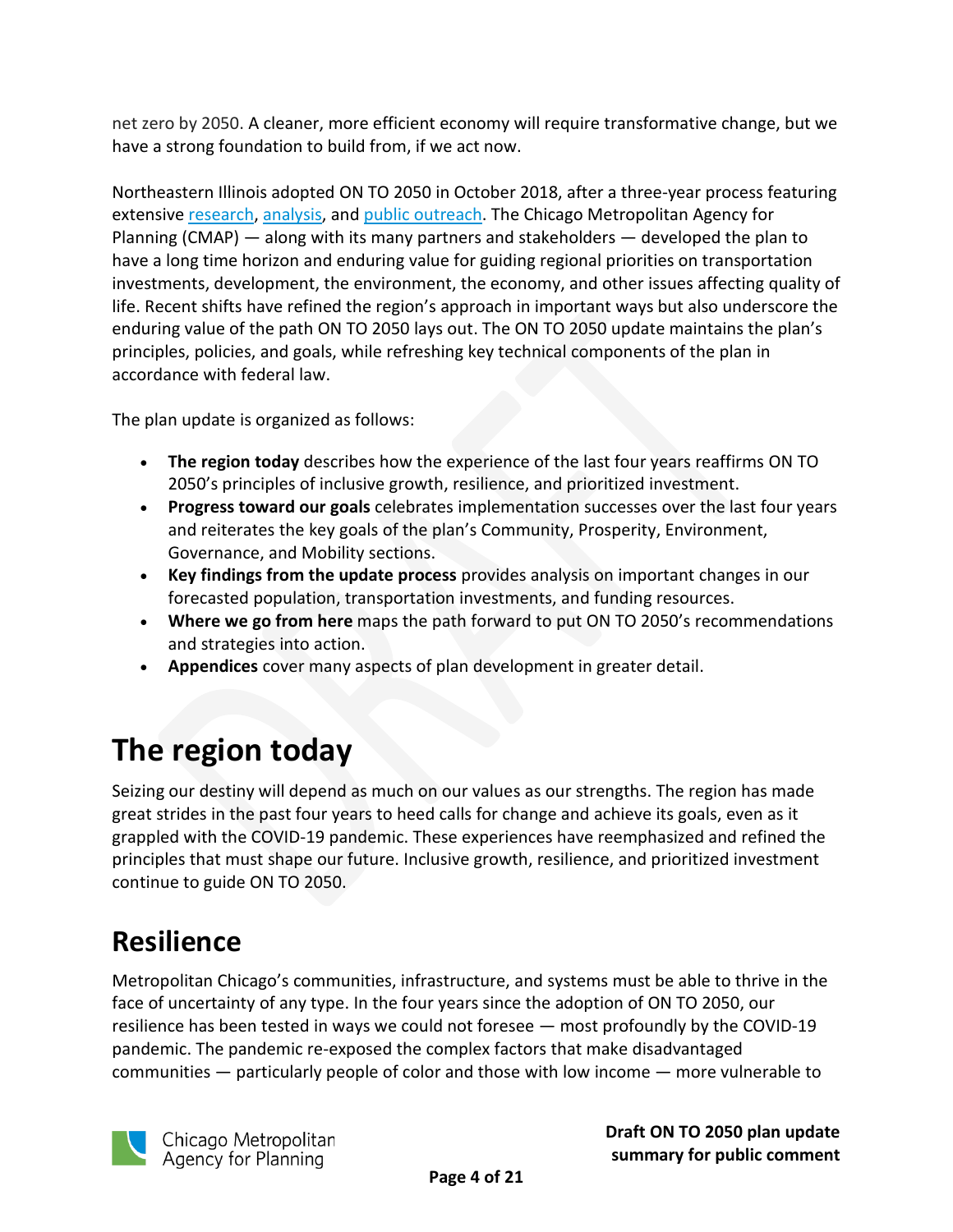crisis. These experiences reinforced the need to further invest in resilience strategies that strengthen communities' ability to adapt to both known and unknown challenges.

Above all, the region endured a tremendous human cost from COVID-19. More than 20,000 residents of northeastern Illinois died, leaving behind families, friends, and neighbors to grieve their loss. Others are still grappling with the virus's long-term health and economic effects. A CMAP survey found that by mid-2021, nearly 3 in 10 regional residents had lost income or work hours due to the pandemic. Even as conditions improved, declines in jobs and consumer spending led to mounting challenges, particularly for women, people of color, those with low income, the leisure and hospitality industry, and small businesses. In countless ways large and small, the pandemic disrupted the lives of all our residents.

The COVID-19 pandemic also posed enormous challenges to the region's transportation system. Travel patterns changed drastically, as residents adjusted to restrictions, closures, remote work, and online learning. Car travel fell by nearly 50 percent, congestion by 40 percent or more, and regional transit ridership by as much as 80 percent, resulting in higher travel speeds and more traffic deaths on our roads.

As the region recovers, travel is increasing. But the transportation system will need to accommodate new and different demands moving forward — particularly on the region's extensive transit network. Ridership remains well below 2019 levels, and more regional workers will continue to work remotely, at least part of the time, compared to pre-pandemic levels. Without sufficient fare revenue, transit services oriented around peak commute times need funding alternatives that ensure frequency, reliability, speed, and safety for all riders. To ensure the transportation system continues to provide access to opportunities throughout the region, officials must plan for a system that is operationally and financially resilient to these shifting demands.

Much work also remains to respond to the risks of climate change posed by the emissions generated by our transportation system. While COVID-related shifts may have slightly reduced regional greenhouse gas emissions in 2020, these gains may have already been reversed by increased truck traffic. As we work to build more financial and operational resilience into the day-to-day reality of our roads and rails, we must also commit to reducing emissions. Failure to deliver on this priority will have devastating consequences for future generations as challenges we are facing today from increased precipitation and higher temperatures only accelerate.

As the COVID-19 pandemic fades, northeastern Illinois must keep these factors in mind, so that we emerge even more resilient than before — whether to additional impacts from the pandemic, the realities of a changing climate, or other challenges. And we must continue to adapt our infrastructure, natural systems, and social structures to mitigate the risk of future shocks and stresses while ensuring all our communities can recover in the face of change.

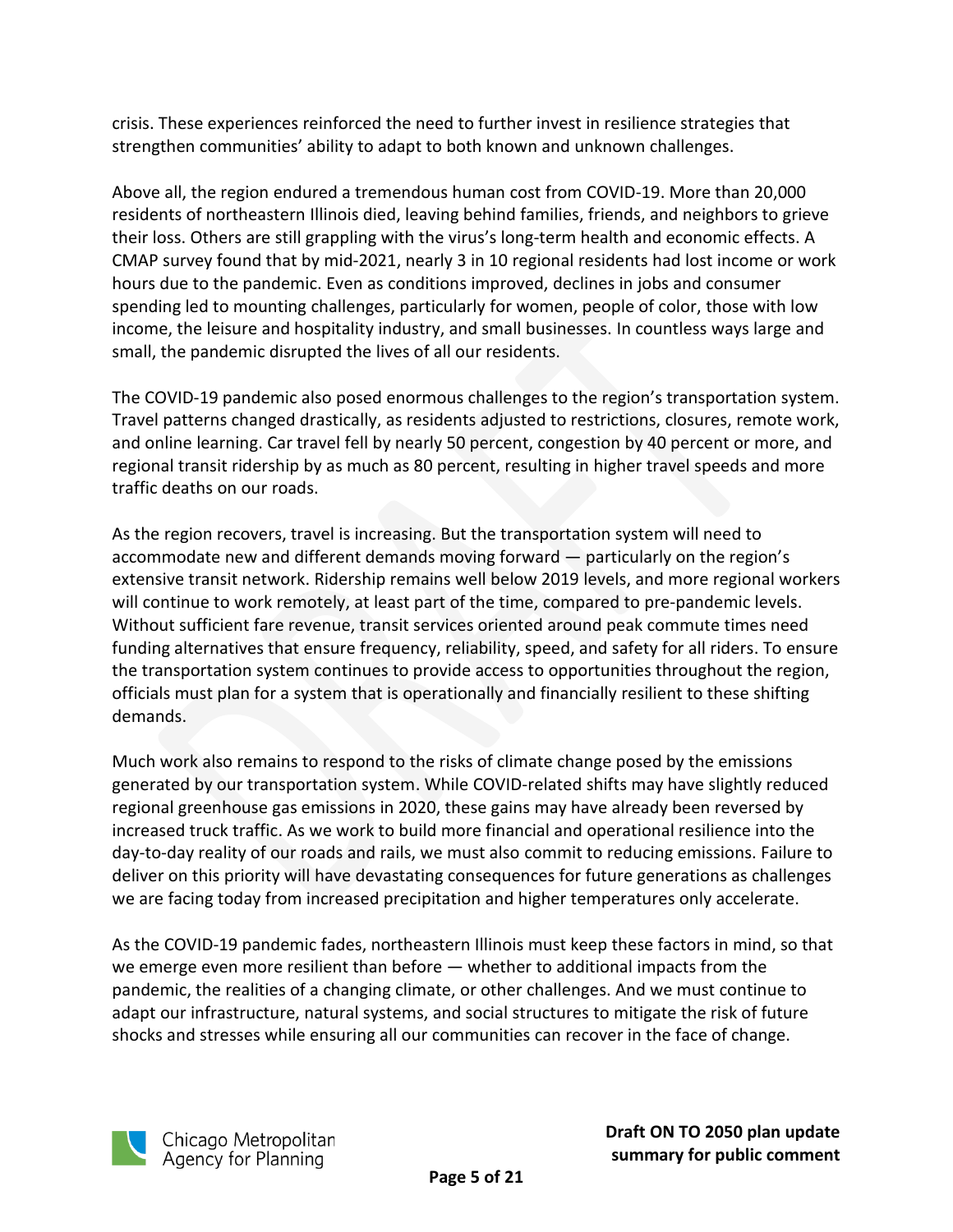# <span id="page-5-0"></span>**Inclusive growth**

Today, our children's chances of upward economic mobility are still shaped by their race or ethnicity, where they live, their disability status, and their socioeconomic status. Large disparities remain across nearly all indicators of success, perpetuated by historical legacies and modern-day policies. And the region is failing to close these gaps. Regions with more economic and social equity provide greater access to opportunity for all residents and enjoy longer, stronger periods of prosperity and growth. To achieve its full potential, our region needs to fully commit to inclusive growth programs and policies in order to grow our economy by enabling opportunity for all.

Much has also changed since ON TO 2050 was adopted. During the pandemic, the murders of George Floyd and other Black lives reignited a movement for racial justice. Voices throughout the region have called for action on disrupting patterns of exclusion and ending systemic racism. Doing so requires the urgency of this moment to result in meaningful policy change centered on creating equitable outcomes for all people.

Today, northeastern Illinois is wasting much of its human capital — embodied in the talents and skills of marginalized residents — even as it becomes more diverse. People of color accounted for more than half (51.6 percent) of the region's total population for the first time in 2020, and now one in four residents identify as Hispanic. But our changing economy excludes and marginalizes many people of color. CMAP analysis indicates that lower-income residents across demographic groups have left the Chicago metropolitan region over the last decade, contributing to a net decline of over 69,000 Black residents. More policies and resources that enable inclusive growth — like improving career pathway programs and investing in disinvested areas — are needed to reverse these trends by providing greater economic opportunity for marginalized residents in northeastern Illinois.

The transportation system, particularly the transit system, also has a significant role to play in enabling inclusive growth by providing access to amenities and job centers. Research shows shorter travel times are a significant indicator of upward economic mobility<sup>2</sup>, yet Black residents in northeastern Illinois have to [spend more time](https://www.cmap.illinois.gov/documents/10180/684566/My+Daily+Travel+-+demographics.pdf/9ce6b4bb-95d3-7d7a-dfc5-bd7424d1aea9?t=1634763562614) than other residents traveling to access daily needs like jobs, education, doctor appointments, and grocery stores. Households with low income, older residents, and people of color also tend to take fewer trips compared to white residents but are more likely to use transit, given its affordability relative to the high costs of owning and operating a personal vehicle. And residents with disabilities are significantly more likely to stay at home due to accessibility challenges that hinder access and contribute to physical and social [isolation.](https://www.nadtc.org/wp-content/uploads/KRC-nadtc-Survey-Report-120718-FINAL_for-web508.pdf) Persistent racial disparities in educational

<sup>&</sup>lt;sup>2</sup> Chetty, Raj, Nathaniel Hendren, Patrick Kline, and Emmanuel Saez. 2014. "Where Is the Land of Opportunity? The Geography of Intergenerational Mobility in the United States." Quarterly Journal of Economics 129 (4): 1553– 1623.

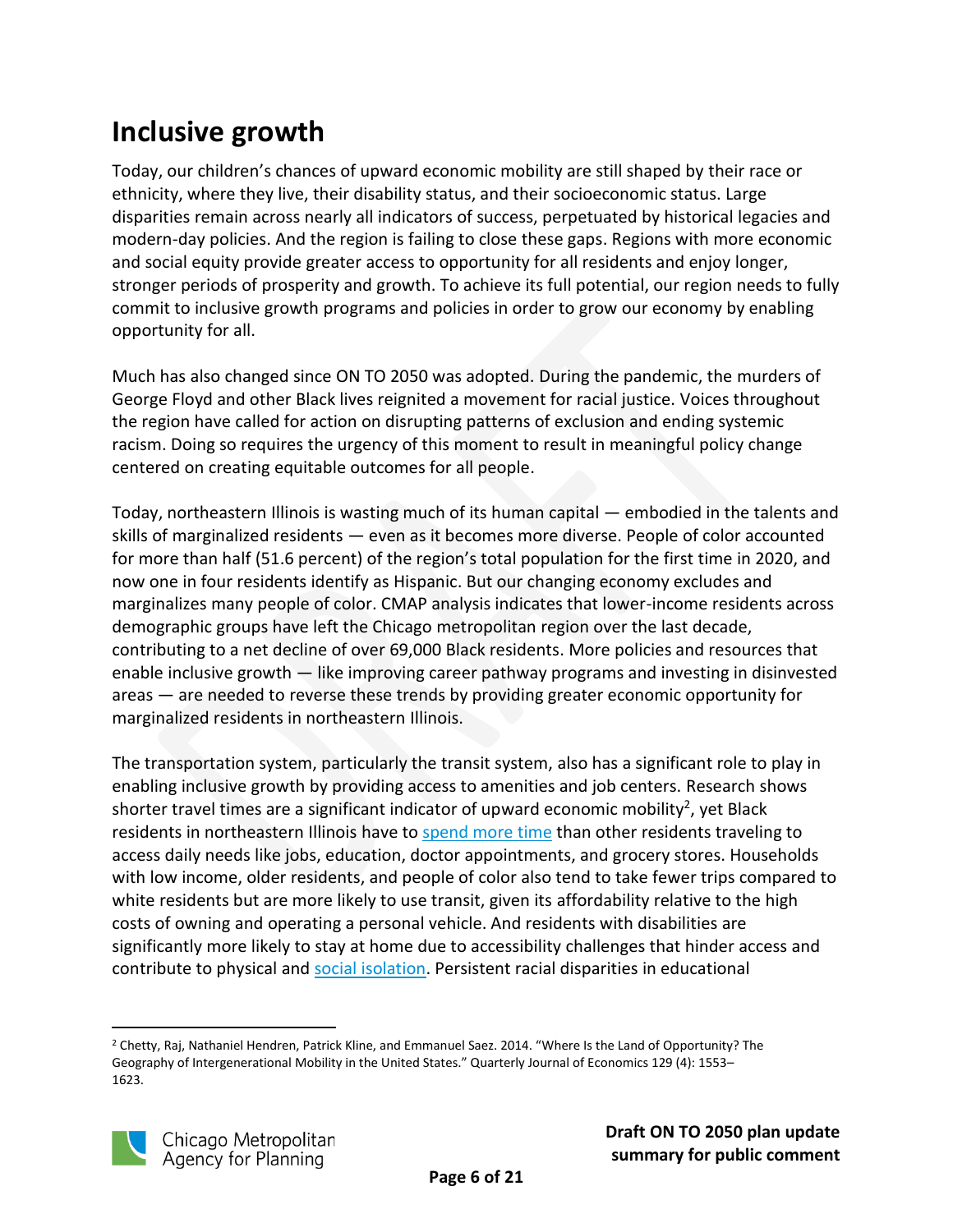attainment, unemployment, transportation access, and many other measures undermine efforts to sustain inclusive growth.

Disparities in local economic development can also impair residents' access to quality housing, schools, public services, and other resources. These inequities greatly shape the choices and opportunities available to residents, particularly members of marginalized communities. Solutions to promote vital places and drive investment in disinvested areas are required to comprehensively promote inclusive growth and build a more equitable region.

Federal policy has already begun to shift toward advancing racial equity. Executive orders have significantly increased the responsibility of federal agencies to account for racial disparities in their policies, and the Justice40 initiative aims to ensure that at least 40 percent of federal climate investments go to underserved communities affected by poverty and pollution. Still, more work is needed regionally to help advance these goals in our own communities, including through our infrastructure and technical assistance investments.



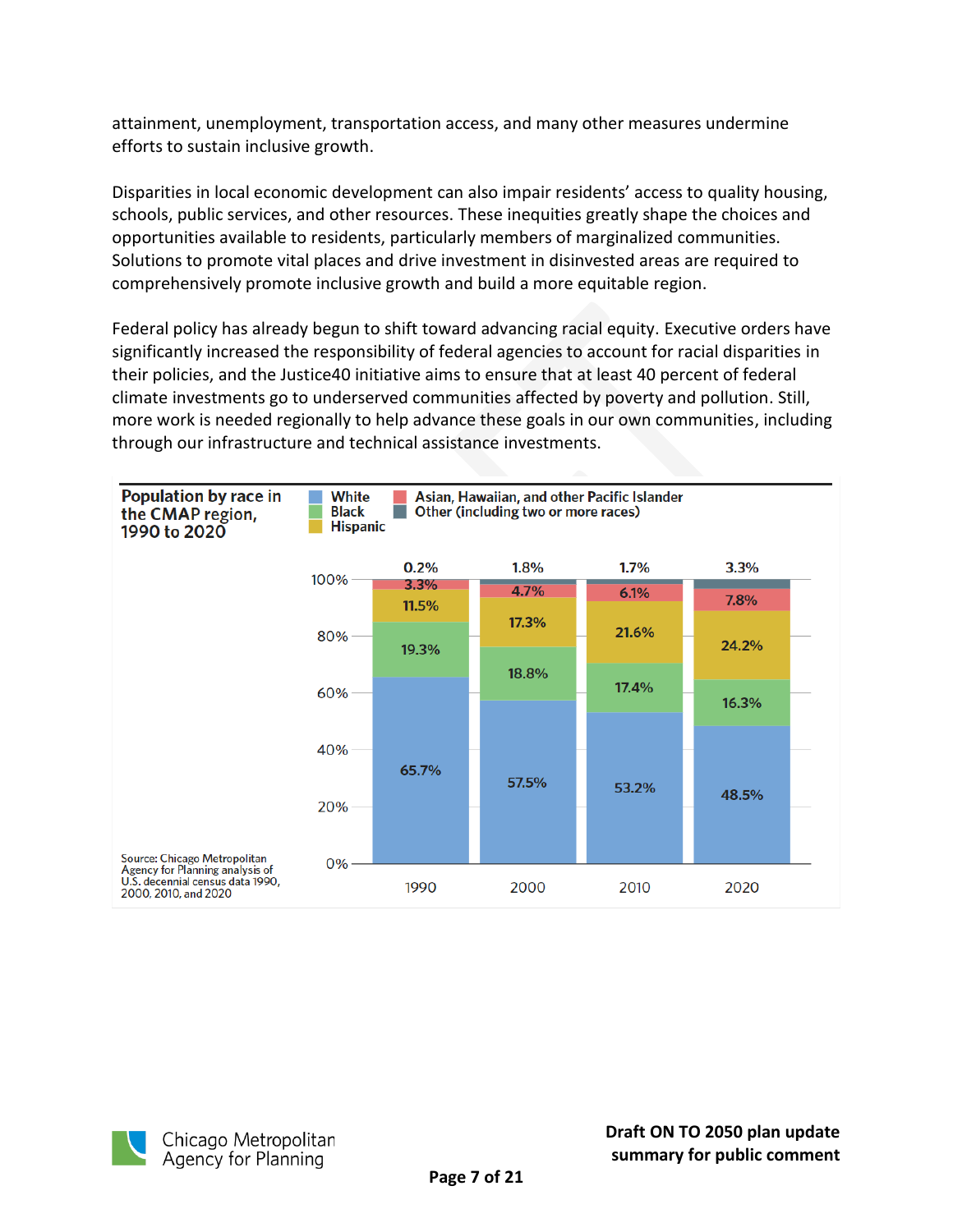

#### <span id="page-7-0"></span>**Prioritized investment**

One positive development from the last four years is that both state and federal leaders and policymakers have made significant progress to fund the region's transportation system. ON TO 2050 places major focus on the need to provide resources to fully fund the region's transportation needs using sustainable, long-term resources.

In 2019, the State of Illinois approved [Rebuild Illinois,](https://www.cmap.illinois.gov/updates/all/-/asset_publisher/UIMfSLnFfMB6/content/rebuild-illinois-implements-key-on-to-2050-transportation-recommendations-but-more-reforms-are-need-2) a capital plan that not only committed \$33.2 billion to repair and enhance the region's bridges, roads, railroads, and transit assets, but also secured future funding sources through a combination of policy changes and fee increases. The most significant of these is the decision to double the motor fuel tax and index it to inflation, a key ON TO 2050 recommendation. However, work remains to be done as more of our vehicle fleet electrifies or becomes more fuel efficient in the future, necessitating the region's transition from the gas tax to a road user charge model to maintain stable funding for transportation.

In 2021, the federal government approved the [Infrastructure Investment and Jobs Act](https://www.cmap.illinois.gov/updates/all/-/asset_publisher/UIMfSLnFfMB6/content/infrastructure-investment-jobs-act) (IIJA). Northeastern Illinois will receive a portion of the more than \$567 billion in transportation funding between 2022 and 2026. After decades of stagnant funding, the bill represents a significant funding increase over existing federal transportation programs, including through the development of new formula funds that will come to CMAP on behalf of the region. It also introduces wide-ranging new programs and requirements aimed at accelerating investments

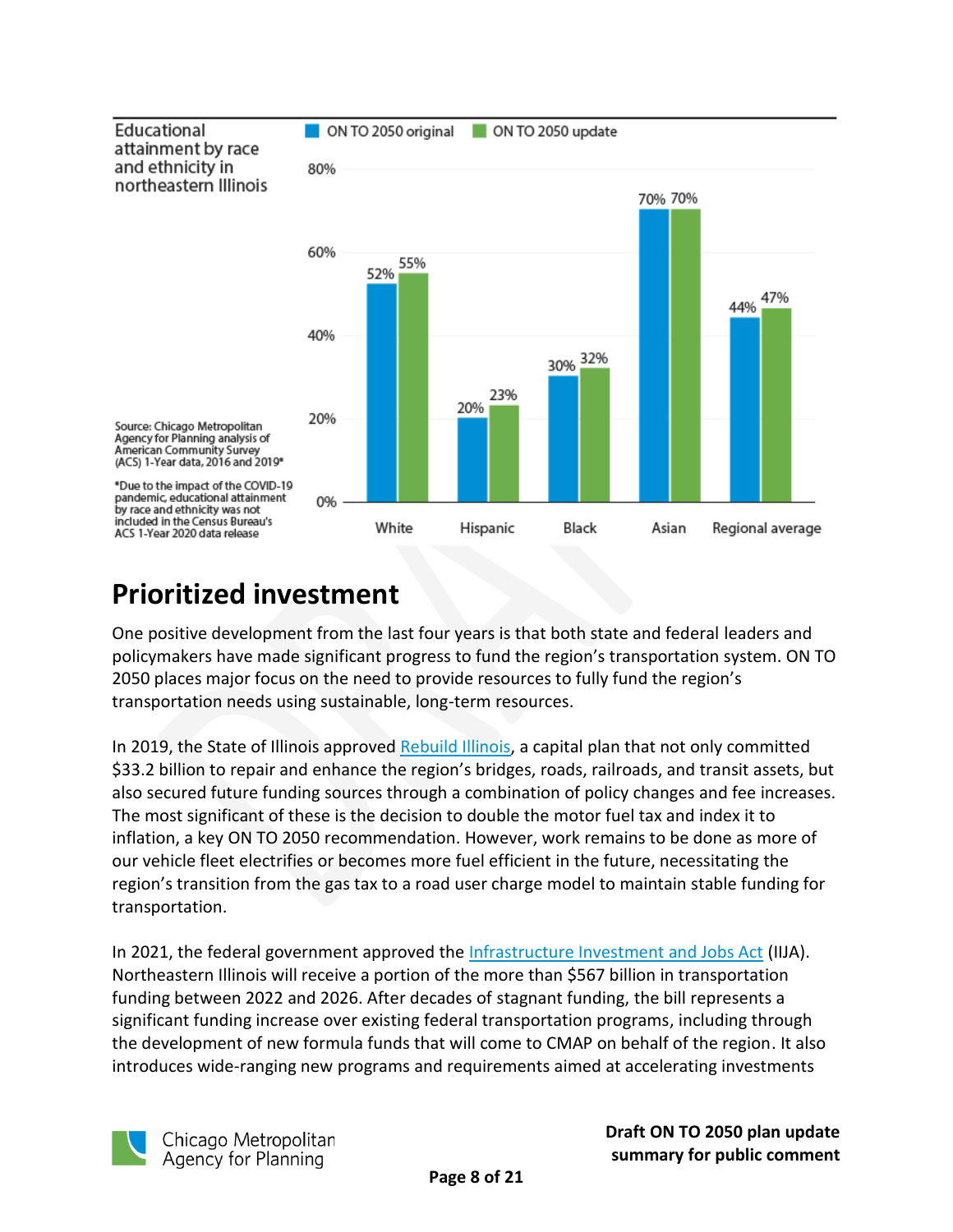that mitigate against climate change and more equitably address how investments flow to marginalized communities. While IIJA is a positive step forward, the federal government has not approved new or increased sources of transportation revenues that would ensure funding continues. We must continue to seek sustainable, adequate revenue sources for transportation investments, like expanding the sales tax base to include services, pricing parking, or imposing a regional fee on transportation network company rides.

We must carefully use this money to invest in our transportation system. The overall condition of the system has continued to decline since the adoption of ON TO 2050. Our roads and bridges could be in better shape. The region's transit agencies face large state of good repair backlogs. And many expressways must be rebuilt over the next 30 years. The region will need to prioritize additional funding resources for maintenance to meet these needs. Even with these generational investments, long-term sustainable funding for the transportation system remains elusive.

| <b>Transit asset condition in northeastern Illinois</b><br>by federal performance measure category, |                |
|-----------------------------------------------------------------------------------------------------|----------------|
| 2020 category                                                                                       | <b>Percent</b> |
| Buses beyond useful life                                                                            | 6.7%           |
| Rail vehicles beyond useful life                                                                    | 30.2%          |
| Non-fixed route vehicles beyond useful life                                                         | 43.4%          |
| Track with performance restrictions                                                                 | 5.7%           |
| Facilities in marginal or fair condition                                                            | 20.6%          |
| Non-revenue vehicles beyond useful life                                                             | 37.7%          |
| Rail equipment beyond useful life                                                                   | 62.6%          |

Source: National Transit Database

This need to prioritize investments using transparent, accountable, and data-informed decisionmaking also applies beyond the transportation system investments that are central to CMAP's purview. Limited resources shape how all levels of governments make decisions on how capital investments, technical assistance, and other public resources are deployed in the region.

Some communities have a wealth of expertise and resources to develop strategies for meeting local needs, while others struggle to raise revenues for public services and basic infrastructure. Much of these disparities are due to structural issues; for instance, the way the state disburses shared revenues (like sales tax proceeds) does not effectively support municipalities with a very low tax base. Efforts are ongoing to address these gaps but are currently inadequate to the scale of the need. Nonetheless, progress is possible. For example, in the last cycle, CMAP and the Regional Transportation Authority (RTA) completely reworked the [call for technical](https://www.cmap.illinois.gov/programs/lta/call-for-projects)  [assistance](https://www.cmap.illinois.gov/programs/lta/call-for-projects) to target planning support to the needs of historically marginalized communities. This included rethinking the types of assistance CMAP offers, moving away from just developing comprehensive plans and recognizing the granular support communities need to implement plans. In addition, CMAP has begun to cultivate peer learning and exchange by partnering



Chicago Metropolitan Agency for Planning

**Draft ON TO 2050 plan update summary for public comment**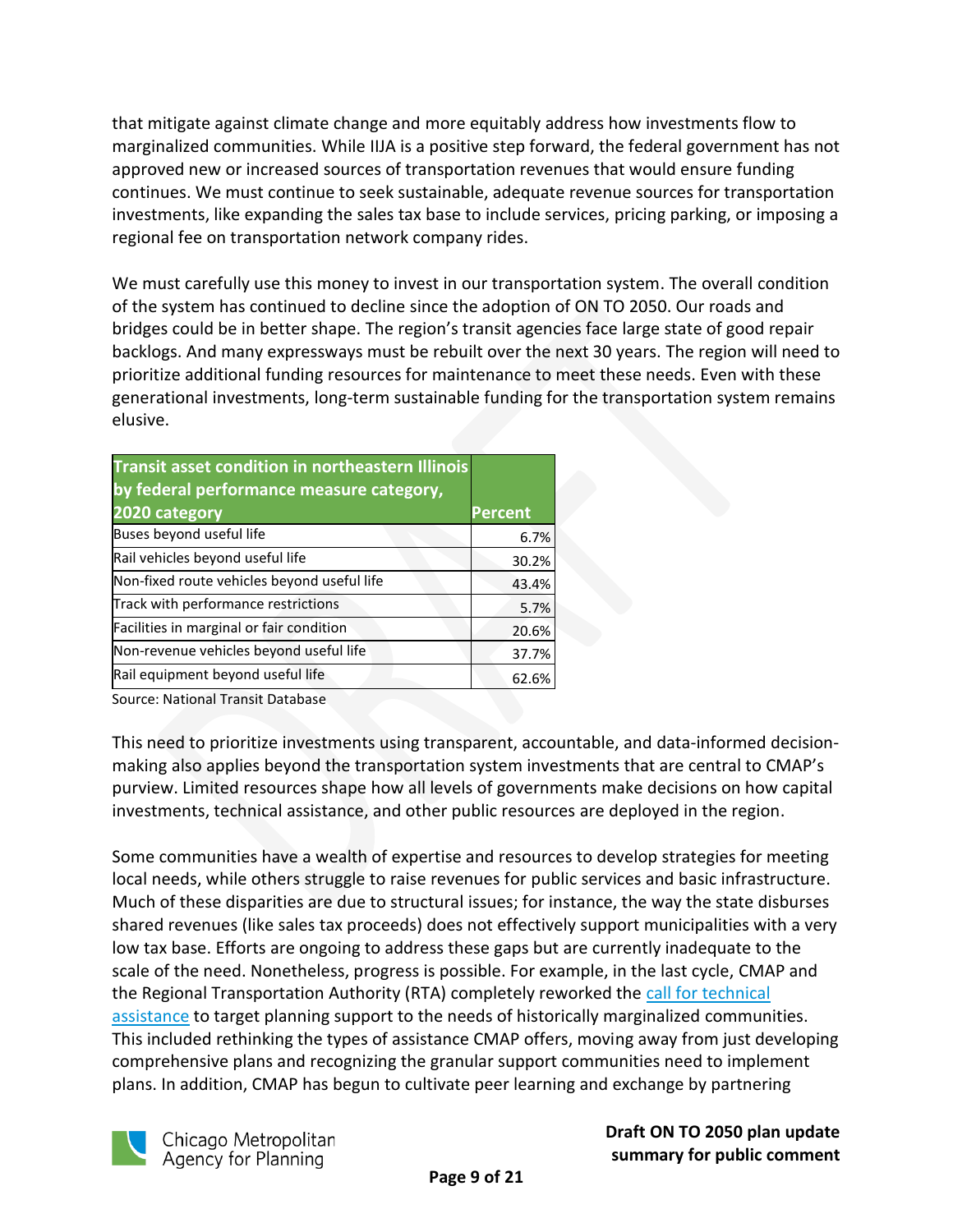communities of different capacity levels in working groups on issues of shared concern. These efforts further underscore how partners at all levels of government must collaborate to develop and implement creative solutions to reinvest in communities.

# <span id="page-9-0"></span>**Progress toward our goals**

Since ON TO 2050 was adopted, the region has made substantial progress on a number of ON TO 2050 recommendations. This section celebrates the implementation successes of the last four years and reiterates the key goals of the plan's Community, Prosperity, Environment, Governance, and Mobility sections.

#### <span id="page-9-1"></span>**Prosperity**

Northeastern Illinois will thrive by making the region more competitive, expanding economic opportunity, and reducing inequity. Global forces — like the COVID-19 pandemic, the transition to clean technologies, and an aging and diversifying society — have only sharpened the need to work together to face today's greatest opportunities and challenges. At the same time, northeastern Illinois' long-term future success will depend on more fundamental factors like the region's industry mix, talent pools, and progress toward racial equity.

Individual communities play a pivotal role in our economy. Many took swift action to counter the pandemic's worst impacts on workers and small businesses. Cook County launched an innovative **business advising [program](https://cookcountysmallbiz.org/)** to help entrepreneurs navigate resources and adapt to new pressures. Lake County, Woodstock, Batavia, Chicago Heights, and many others connected business owners with emergency low-cost loans and provided grants to improve health precautions or meet short-term expenses. The countless actions of individuals, nonprofits, companies, and governments helped to sustain our communities and position the region for a strong recovery.

New initiatives are also already underway to build a more resilient and inclusive future. [mHUB,](https://mhubchicago.com/news/2025-cleantech-economy-coalition-build-back-better-regional-challenge-phase-1-finalist) the leading innovation center for physical product development and manufacturing, has assisted over 450 startups since launching in 2017. Together, these companies have raised more than \$1 billion in capital — establishing new sources of growth that leverage our [traded](https://www.cmap.illinois.gov/programs/industry-clusters/traded-clusters) industry [clusters.](https://www.cmap.illinois.gov/programs/industry-clusters/traded-clusters) Other cluster initiatives like the Chicago Metro Metal Consortium, the Chicagoland Food and Beverage Network, P33, and Current can help unlock the region's full potential. New partnerships in our multimodal freight industry are also rallying support to rehabilitate key infrastructure and improve environmental justice. CMAP developed a [master](https://www.cmap.illinois.gov/programs/lta/iipd-master-plan) [plan](https://www.cmap.illinois.gov/programs/lta/iipd-master-plan) for the Illinois International Port District and secured more than \$21.5 million in [Rebuild](https://r20.rs6.net/tn.jsp?f=0010d3KMVHtSK2HnnHHm6YyARA5nV-E26wgR29a2-8nNAUPcMFVjnHYx6TPuG87jQ0250hQHM3vDYcMvi1t1vOw6va7mMri5ROJkiOP9D8Q5Q9-iPYe40cCy1ZazrdA-RRCN-tyCw6CmUj0wSUs_3YJZz8iHRkY9Zj7Ht65GicBzUhf-YUppRMvAn_ejVR5gWd0&c=clSjf5cCWLmf_EFcJE2Zz2lwB-2Y6w7HorZE3Eu30x7suXi1a_CaEw==&ch=8vKDyglrOKmShXuqeaK4PWrtoIkb0ACtq2P41EClNTfw7FA0A3tlag==) Illinois [funding](https://r20.rs6.net/tn.jsp?f=0010d3KMVHtSK2HnnHHm6YyARA5nV-E26wgR29a2-8nNAUPcMFVjnHYx6TPuG87jQ0250hQHM3vDYcMvi1t1vOw6va7mMri5ROJkiOP9D8Q5Q9-iPYe40cCy1ZazrdA-RRCN-tyCw6CmUj0wSUs_3YJZz8iHRkY9Zj7Ht65GicBzUhf-YUppRMvAn_ejVR5gWd0&c=clSjf5cCWLmf_EFcJE2Zz2lwB-2Y6w7HorZE3Eu30x7suXi1a_CaEw==&ch=8vKDyglrOKmShXuqeaK4PWrtoIkb0ACtq2P41EClNTfw7FA0A3tlag==) that will maintain the port as a vital maritime connection and community resource.

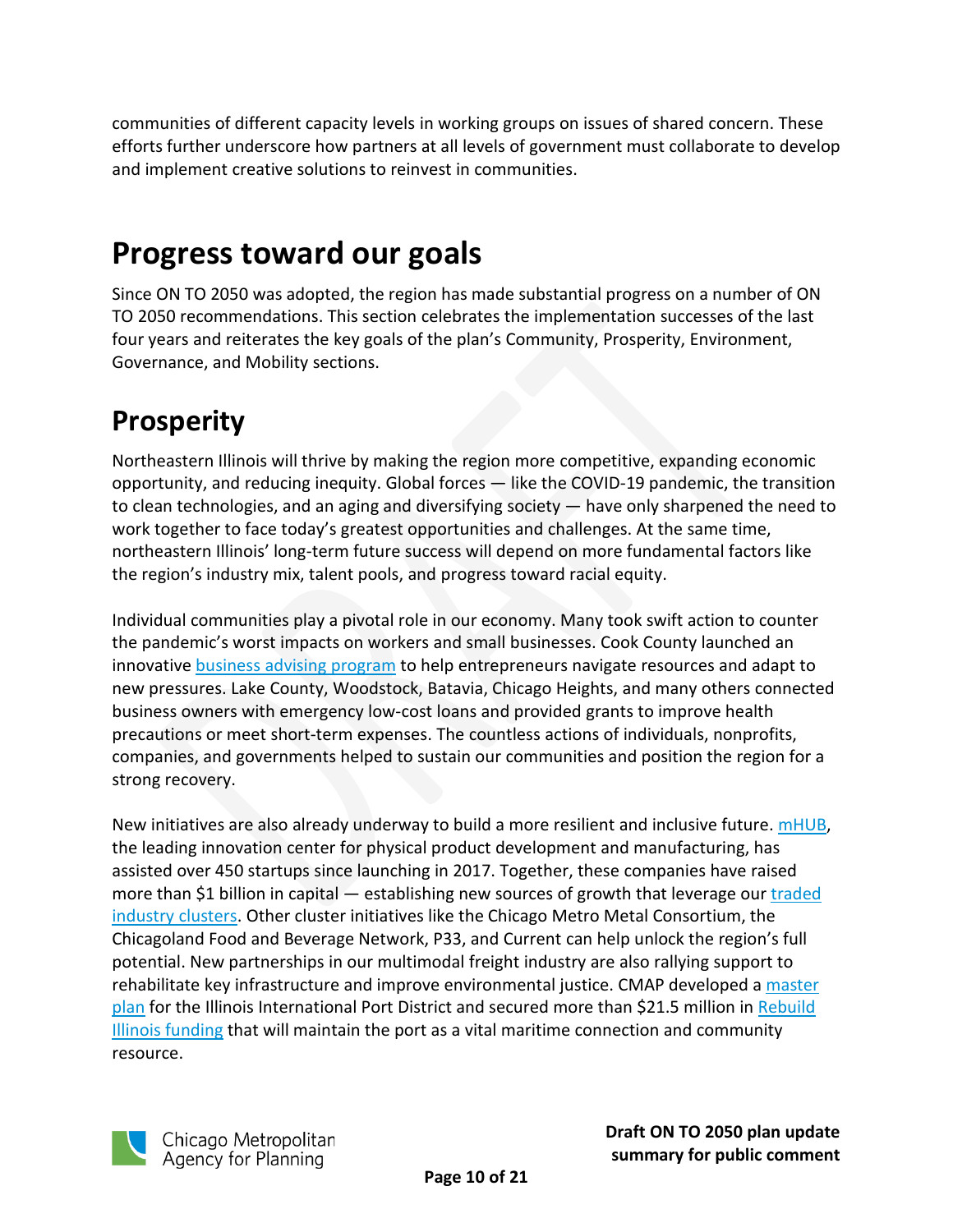Efforts to increase upward economic mobility are also tapping into the region's greatest asset — its people. The Illinois Equity in [Attainment](https://partnershipfcc.org/college-and-university-partnerships/illinois-equity-in-attainment-initiative/) Initiative brought together 25 colleges and universities to publicly commit to eliminating racial and socioeconomic gaps in degree completions by 2025. Each institution is implementing a comprehensive, evidence-based plan to achieve annual graduation targets for Black, Latino, and low-income students. The Education Systems Center at Northern Illinois University is also leading the push to improve a regional system of [middle-skills](https://edsystemsniu.org/middle-skills-pathways-in-chicago/) pathways that lead to industry credentials and quality jobs. This work will help to expand proven models for ensuring individuals see career progression as they navigate the complex world of education, skills training, and work.

# <span id="page-10-0"></span>**Environment**

ON TO 2050 calls for the region to intensify climate mitigation efforts by moving away from fossil fuels while also preparing to recover from the effects of climate change. Reducing greenhouse gas emissions requires compact infill development, improved pedestrian and bicycle infrastructure, and increased investments in public transit as well as aggressive expansion in renewable energy systems, energy efficiency and retrofits, and electrification of our transportation system. Local governments and transportation agencies are taking the lead in this transformation. Plans and strategies to reduce fossil fuel use, like Chicago's [Climate](https://www.chicago.gov/city/en/sites/climate-action-plan/home.html) [Action](https://www.chicago.gov/city/en/sites/climate-action-plan/home.html) Plan and [CTA](https://www.transitchicago.com/environment/) and [Pace](https://www.pacebus.com/driving-innovation)'s commitment to zero emissions by 2040, reveal both the urgency and innovation supporting this work.

CMAP continues to provide data on greenhouse gas emissions and support partners in climate action planning, most recently by helping the Metropolitan Mayors Caucus develop strategies for local governments. Illinois jumpstarted its transition to 100 percent clean energy with the Climate and [Equitable](https://www2.illinois.gov/epa/topics/ceja/Pages/default.aspx) Jobs Act. Local governments are reducing barriers to renewable energy, with over 50 communities recognized by the [SolSmart](https://mayorscaucus.org/solsmart/) program for supporting solar energy development. CMAP is collaborating with partners to support the transition from fossil fuels, including investigating electric vehicle infrastructure needs and other transportation mitigation strategies and policies.

Planning for climate resilience requires managing risk from future climate impacts. Recognizing the increased frequency and intensity of storm events due to climate change, Lake County updated development standards to reflect today's storms. Building off a project with the Central Council of Mayors, CMAP is currently working with transportation, stormwater, and emergency management departments to assess the vulnerabilities of the region's transportation network to climate impacts. While climate change will bring more rain to the region, drinking water shortages are a threat in areas that are growing the fastest. Communities in Will County banded together to work with the Illinois State Water Survey to better understand their water quantity and quality constraints and make more informed decisions about infrastructure investment.

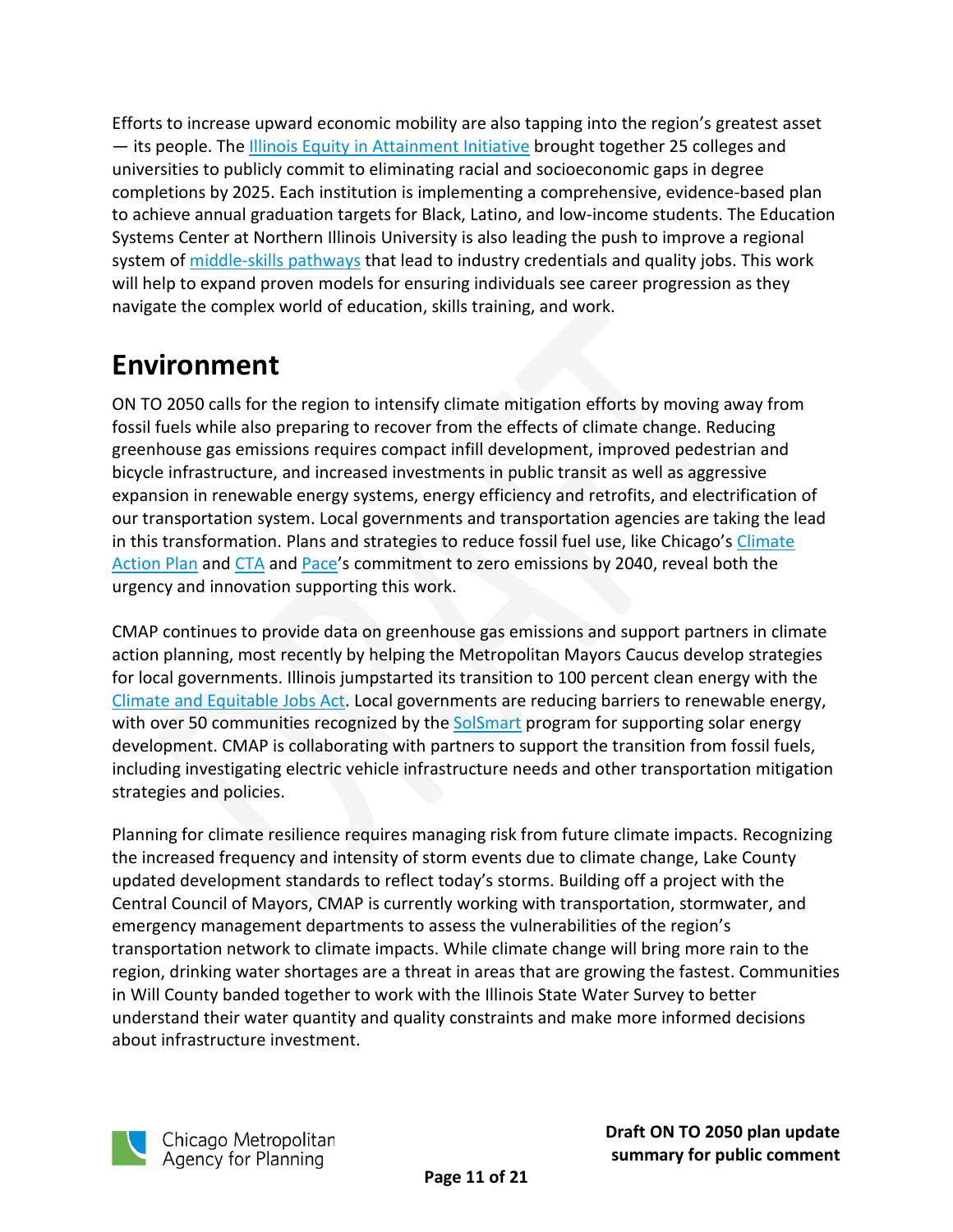# <span id="page-11-0"></span>**Community**

The changes and challenges since ON TO 2050 was adopted only further emphasize the importance of reinvesting in communities, targeting resources, encouraging collaboration on fiscal and economic issues, preserving high-quality open space and agricultural assets, and promoting housing choice.

The region cannot succeed without concerted investment to rebuild jobs, amenities, and resources in areas where people with low income live. Investment for continued economic growth and success for the entire region must include investments in communities with limited resources to rebuild. CMAP worked with the Federal Highway Administration (FHWA), Illinois Department of Transportation (IDOT), and other partners to make it easier for high-need communities to apply for federal infrastructure funds. High-need communities can now use [transportation](https://www.cmap.illinois.gov/documents/10180/931110/Policy+for+the+use+of+TDCH+for+STP+funded+projects+-+PSC+and+IDOT+approved.pdf/7a997ea1-9379-8583-2431-43b6b736a5a6) development credits as local match for Surface Transportation Program (STP), Congestion Mitigation and Air Quality Improvement (CMAQ), and Transportation Alternatives Program (TAP) applications. Since 2018, nine projects have been funded using this option.

ON TO 2050 also calls for creative approaches to support disinvested communities. The [Southland Development Authority](https://www.southlanddevelopment.org/) launched in 2019 as a new collaboration among business, civic, and political leaders to make coordinated investments in the south suburbs. It builds on a multi-year planning process led by CMAP and its partners to pursue structural changes in weak market areas with extensive assets and often-overlooked opportunities for redevelopment.

ON TO 2050 envisions action not just by CMAP, but by many different groups. Communities across the region have been exploring strategies to make the homes in their area ready for an aging population, increasing diversity, and changing living patterns. The City of [Chicago](https://www.chicago.gov/city/en/depts/doh/provdrs/homeowners/svcs/adu-ordinance.html) permitted accessory dwelling units, or coach houses, for the first time in 63 years. Accessory [dwelling units](https://www.cmap.illinois.gov/updates/all/-/asset_publisher/UIMfSLnFfMB6/content/communities-accessory-dwelling-units) provide housing opportunities for older adults, empty nesters, and young adults who want to live close to family members. The Village of Northbrook adopted its first [inclusionary](https://www.northbrook.il.us/996/Affordable-Housing) housing ordinance to increase the amount of housing affordable to people with moderate and low incomes. The [Metropolitan](https://mayorscaucus.org/initiatives/aging-in-community/age-friendly-communities-collaborative/) Mayors Caucus formed a collaborative that brings together over 50 municipalities to share strategies on how to prepare communities as the population becomes older.

#### <span id="page-11-1"></span>**Governance**

Governments must lead together and collaborate through governance solutions and innovations in order for northeastern Illinois to become an inclusive, thriving region. We can build on ongoing efforts to raise the region's ability to address our problems, including better coordination, technical assistance, municipal capacity-building, and tools for driving data-driven decision-making.

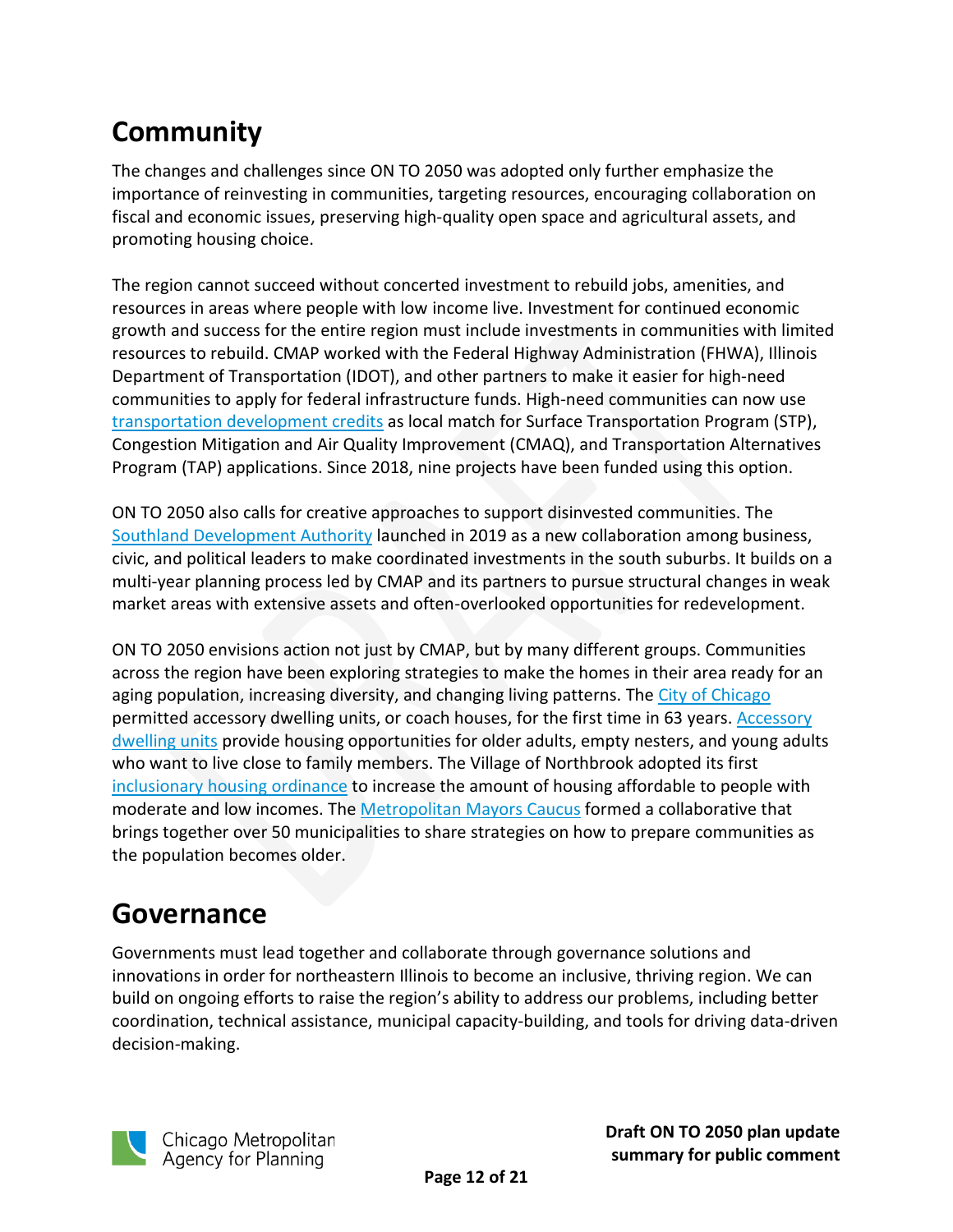The pandemic forced governments to rethink service delivery and governance processes, rapidly adapting and innovating to meet the needs of the region's communities in transformative and inspiring ways. In 2020, CMAP joined state, county, and municipal partners to coordinate pandemic relief through the Regional [Economic Recovery](https://www.cmap.illinois.gov/updates/all/-/asset_publisher/UIMfSLnFfMB6/content/recovery-regional-task-force) Task Force. CMAP partnered with Cook County to develop an [equity-based](https://www.cmap.illinois.gov/updates/all/-/asset_publisher/UIMfSLnFfMB6/content/cmap-s-cohorts-tool-can-help-communities-apply-equity-lens-to-funding-decisions) model to distribute \$51 million of CARES Act relief funds to its 129 municipalities. This collaborative effort ensured Cook County's most vulnerable communities had resources to continue delivering services during the crisis, while creating lasting partnerships.

As recommended in ON TO 2050, CMAP developed and implemented a new [Capacity Building](https://www.cmap.illinois.gov/programs/lta/capacity-building-program#:~:text=The%20Capacity%20Building%20Program%20is,2050%2C%20the%20region)  [Program,](https://www.cmap.illinois.gov/programs/lta/capacity-building-program#:~:text=The%20Capacity%20Building%20Program%20is,2050%2C%20the%20region) an innovative suite of technical assistance offerings designed to increase the capacity of local governments to support historically marginalized communities. The program helps communities make visible changes — clean up properties, begin construction, enhance public spaces — while advancing their long-term vision.

CMAP also helped foster governmental collaboration through the award-winning McHenry County [Coordinated](https://www.cmap.illinois.gov/programs/lta/mchenry-coordinated-investment) Investment Study. This ambitious plan convened more than 100 governments to identify strategies for coordinated investment and service provision. The county quickly implemented a key recommendation of the study, staffing its first-ever shared services coordinator position.

#### <span id="page-12-0"></span>**Mobility**

ON TO 2050 called on the region to take bold steps toward a well-integrated, modern, multimodal transportation system that seamlessly adapts to changing travel demands and reliably moves people and goods. At the time the plan was adopted, the region's transportation network already wrestled with changing travel patterns and rapidly evolving technologies. In the years since, the transportation system has been even further tested by the enormous challenges of the COVID-19 pandemic and the associated shutdowns. Innovation and cooperation continue to be important to improve regional mobility and ensure a system that works better for everyone.

Even with progress on funding our transportation system at the federal and state level, the region must also change how it allocates these funds to support critical regional goals. To this end, CMAP established the Surface Transportation Program (STP) Shared Fund in 2018 with the goal of allocating funds toward projects that result in regional benefit. The STP Shared Fund dedicates 15 percent of the region's overall STP funding and focuses on supporting larger-scale, multijurisdictional projects that improve regional performance measures and enhance equitable access to the transportation system.

As noted earlier, the region must prioritize maintenance because the overall condition of the transportation system has declined since the adoption of ON TO 2050. To help, CMAP



Chicago Metropolitan Agency for Planning

**Draft ON TO 2050 plan update summary for public comment**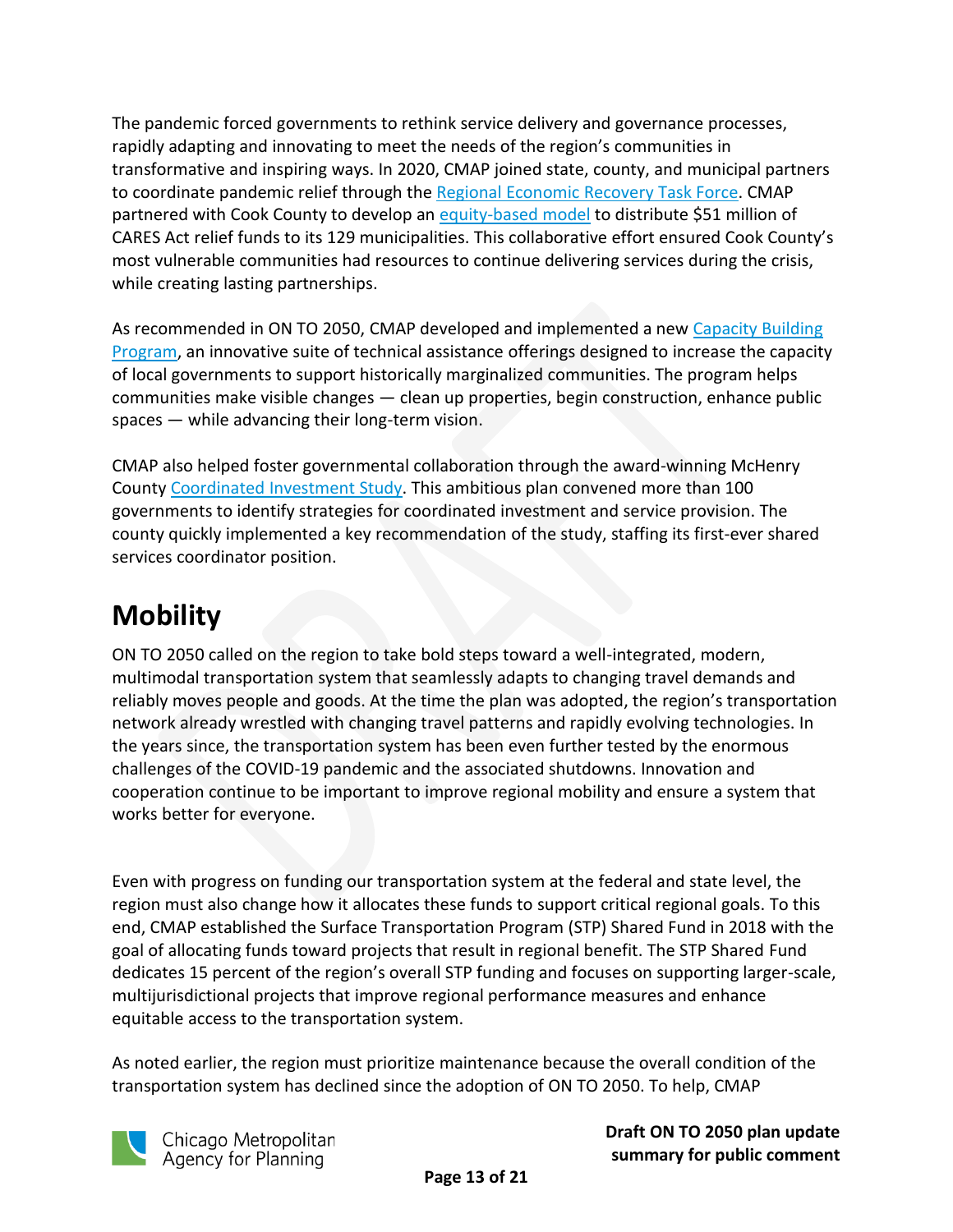established the [Pavement Management Program](https://www.cmap.illinois.gov/mobility/roads/pavement-management) in 2018. Incorporating systematic processes for pavement preservation and maintenance and repair activities in annual work programs allows municipalities to prioritize investments that extend the life of their pavement assets. CMAP secured IDOT State Planning and Research grant funds, which allowed the program to create pavement management plans for approximately 40 municipalities.

Growing the economy inclusively will require leveraging the transportation system to address equity and mobility challenges in northeastern Illinois. CMAP and a consortium of regional partners released recommendations for improving equity in transportation fines, fees, and fares. Furthering these goals, the Illinois Tollway instituted violation forgiveness programs, reduced late fees for unpaid tolls, and expanded its programs to subsidize tolls for households with low income in the region. The state also passed the SAFE-T Act in 2021, ensuring Illinois will no longer suspend driver's licenses for drivers with unpaid fees.

CMAP will be improving safety and access for people with disabilities throughout the region by developing a program to help communities plan for and implement needed accessibility improvements. [Only 22 municipalities](https://www.metroplanning.org/uploads/cms/documents/ensemblemedia_mpc_adatransitionplanreport_compliant.pdf)  $-11$  percent of the region  $-$  currently have Americans with Disabilities Act (ADA) transition plans as required by Title II of the ADA.

After declining for several decades, traffic fatality rates in the region began climbing upward in 2010 and have continued to rise since the COVID-19 pandemic began. Perhaps the most fundamental duty of any transportation provider is to protect the safety of those in the public right of way. As a result, CMAP and its partners established a Regional Safety Action Agenda to affirmatively address the growing numbers of traffic fatalities and serious injuries. By focusing on engineering, education, emergency services, enforcement, and equity, the Safety Action Agenda is addressing long-term regional traffic safety in a comprehensive, equitable, datadriven, and collaborative way.

# <span id="page-13-0"></span>**Key findings from the update process**

In updating ON TO 2050, CMAP reviewed and reconsidered many plan elements. Staff worked with partners to revisit how we should measure whether our transportation system is meeting our goals, what progress we have made on [key performance targets and indicators,](https://www.cmap.illinois.gov/documents/10180/1439048/ON+TO+2050+Update+Indicators+Appendix.pdf/) and how anticipated changes in ON TO 2050 will [impact emissions](https://www.cmap.illinois.gov/documents/10180/1439048/ON+TO+2050+Update+Air+Quality+Conformity+Analysis+Appendix.pdf/) in the region. For additional details about the many elements reviewed when updating ON TO 2050, please see the technical appendices to this report.

This section highlights key findings from three of the most important features of the update:

• The **socioeconomic forecast**, which helps the region understand how we will grow and change over the next 28 years by considering how we have grown in the past. A strong understanding of the future level and distribution of jobs and population is critical to

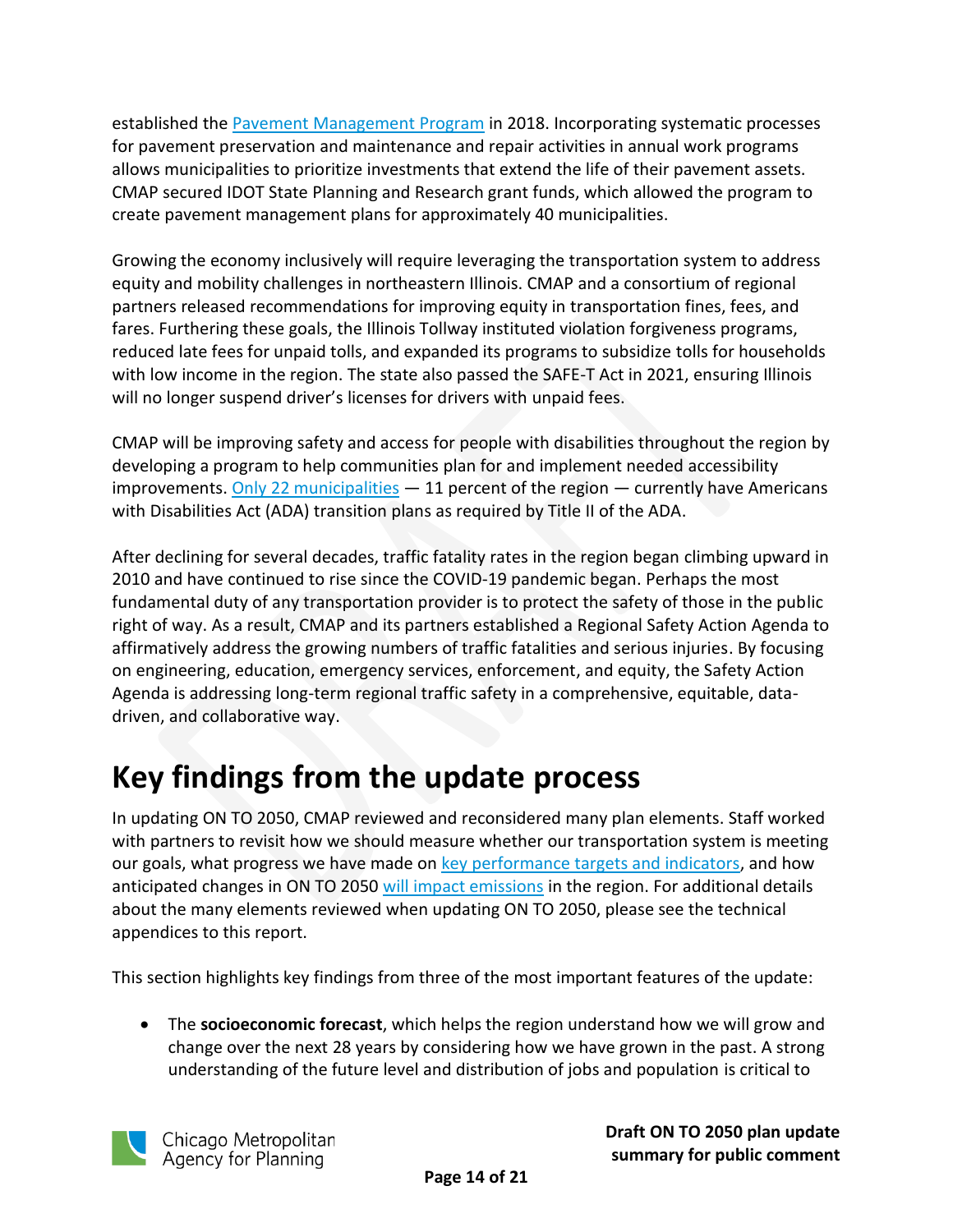decision-making about transportation and land use investments recommended by ON TO 2050.

- The determination of **regionally significant projects**, which identifies capital investments in the region's expressways, transit system, and arterials with impacts and benefits that are large enough to warrant additional consideration through the regional planning process.
- The development of a **financial plan for transportation,** which prioritizes how the region will use anticipated transportation funds between now and 2050, including how much will go to operating and maintaining the current system compared to expanding it.

#### <span id="page-14-0"></span>**Socioeconomic forecast**

As part of the plan update process, CMAP is required to create a new forecast of regional population and jobs over the 28-year plan horizon to 2050. More information about this process can be found in the [Socioeconomic Forecast appendix.](https://www.cmap.illinois.gov/documents/10180/1439048/ON+TO+2050+Update+Socioeconomic+Forecast+Appendix.pdf/)

The findings from this new forecast combined with analysis of the 2020 decennial census reaffirm that many of the trends found in ON TO 2050 remain. While Illinois was one of only three states that lost population between 2010 and 2020, all seven counties in northeastern Illinois grew over the last 10 years. And yet, as a region, northeastern Illinois' population growth trajectory has slowed in recent decades and continues to lag behind peer regions. Compared to the period between 1990 and 2000, when the regional population grew by 11.6 percent, metropolitan Chicago grew by 3.5 percent between 2000 and 2010, and by only 1.7 percent between 2010 and 2020.

A key driver of slow population growth in the region is prolonged net declines of Black residents. Nevertheless, due to Hispanic and Asian population growth, northeastern Illinois continues to diversify. As of 2020, the white (not Hispanic or Latino) population now accounts for less than half — 48.5 percent — of the region's population for the very first time. The region also continues to get older, as the baby boom generation ages and birth rates for younger generations decline. The growing senior population — age 65 and older — accounts for 14.5 percent of the population as of 2020, compared to 12.3 percent in 2015.

To account for these high-level trends, as well as the unprecedented impact of the COVID-19 pandemic on northeastern Illinois' economy and regional employment levels, CMAP produced a revised socioeconomic forecast that estimates the characteristics of the seven-county Chicago metropolitan region's population and employment in the year 2050. Compared to the prior forecast, which projected that the region would add 2.3 million new residents and 920,000 new jobs between 2015 and 2050, CMAP now projects that the region will add 1.5 million new residents and 600,000 jobs between 2020 and 2050.

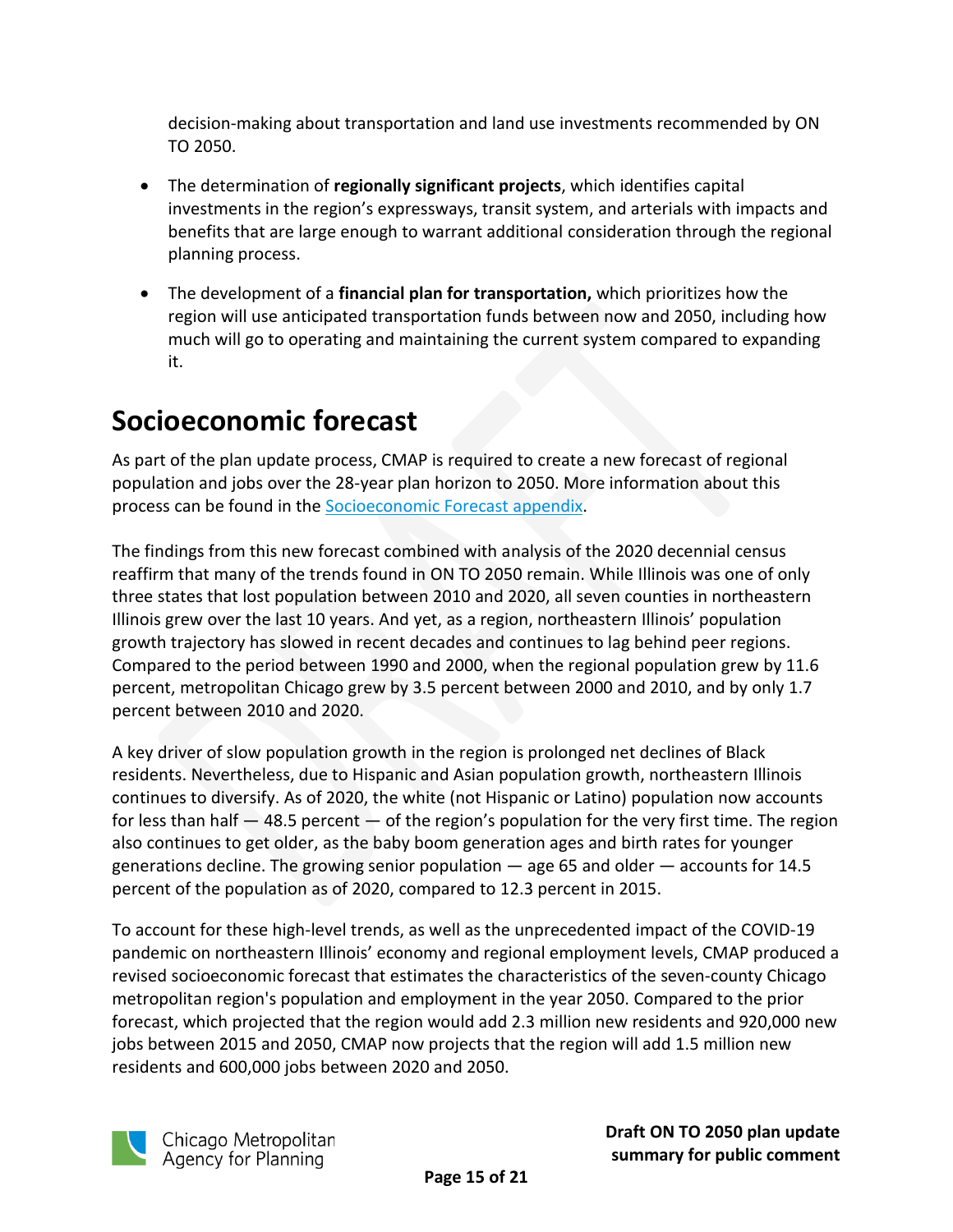In the face of prolonged lackluster population growth, an aging and diversifying population, widespread racial and economic disparities, and aging and obsolete infrastructure, it remains critical that the region prioritize strategic and sustainable development practices — including prioritizing infill development, targeting resources in disinvested areas, and protecting natural resources — over greenfield development and expansion.

# <span id="page-15-0"></span>**Financial plan for transportation**

As part of the plan update process, CMAP is required to establish a new financial plan for transportation that prioritizes how the region will use the anticipated \$526.0 billion in transportation funds between now and 2050, including how much will go to operating and maintaining the current system versus enhancing or expanding it. More detail about the financial plan is in the [Financial Plan for Transportation appendix.](https://www.cmap.illinois.gov/documents/10180/1439048/ON+TO+2050+Update+Financial+Plan+for+Transportation+Appendix.pdf/)

The IIJA and Rebuild Illinois will help the region make critical investments in its transportation system. The financial plan for the ON TO 2050 update contains sufficient revenue to operate and maintain the existing system in its current condition, as well as selectively expand the system. Almost 90 percent of anticipated future funding goes to operating and maintaining the current system in the financial plan, compared to about 4 percent for adding new capacity.



#### **ON TO 2050 update forecasted expenditure allocations, 2023-2050**

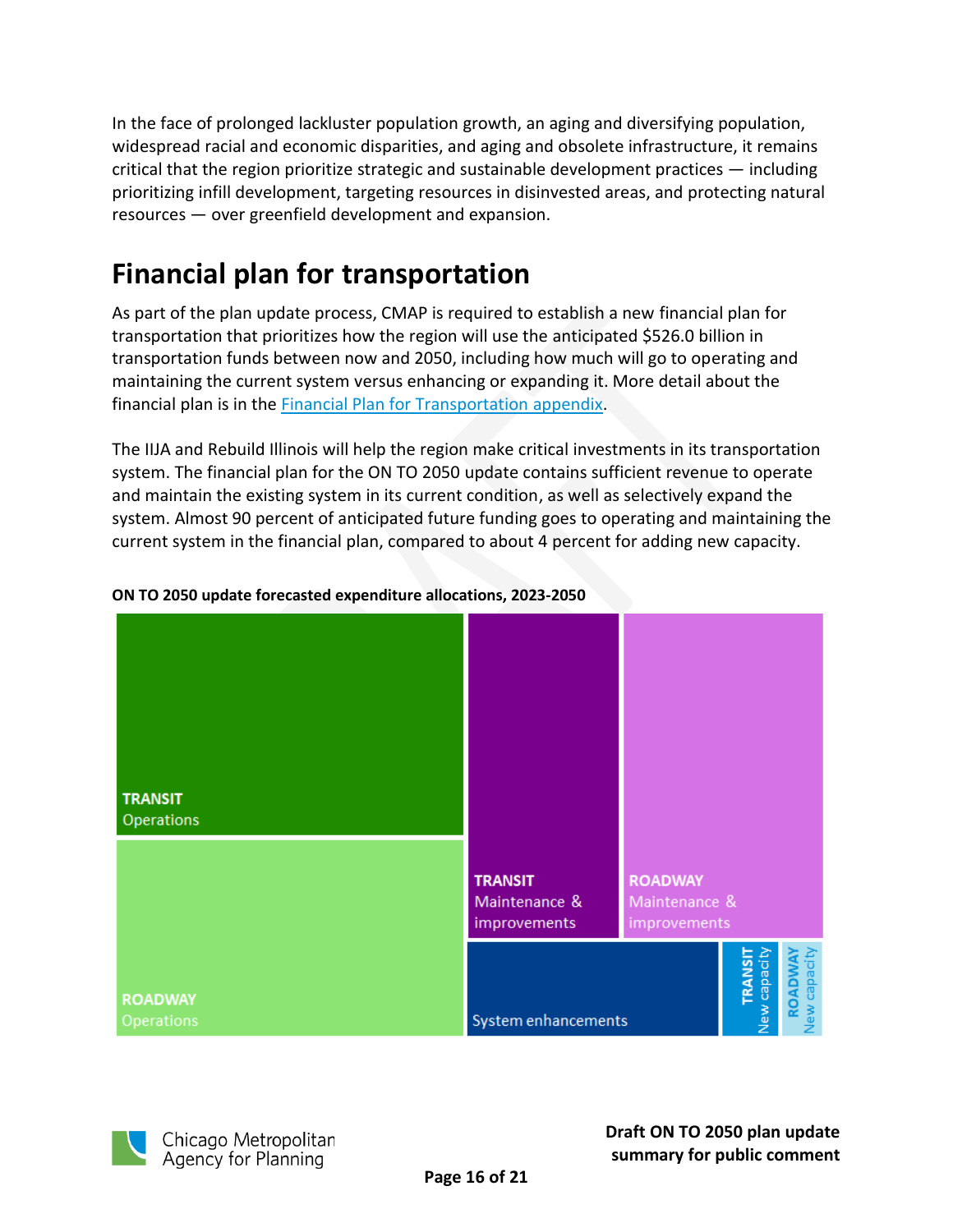While the vast majority of funds supporting this program come from local, state, and federal revenues, the financial plan does lay out five "reasonably expected" revenues forecasted to generate an additional \$38 billion necessary to meet the transportation system's future needs. These revenues are anticipated resources CMAP determines the region must take action to implement over the 28-year plan horizon in order to sustain the transportation system. In previous versions of the financial plan, raising the gas tax and indexing it to inflation was considered a reasonably expected revenue but has now been recategorized due to the affirmative action taken by the state in Rebuild Illinois. For the ON TO 2050 update, the reasonably expected revenues include proceeds from:

- **Replacing the state motor fuel tax with a road usage charge** of 2 cents per mile
- **Enlarging the sales tax base to include additional consumer services** in order to grow the tax base by 15 percent in line with the practices of other large states
- **Establishing a regional transportation network company (TNC) fee** by charging a 5 percent fee on rides served by companies like Uber and Lyft
- **Tolling major highway reconstructions and new highway capacity** to help rebuild the existing system and better manage congestion
- **Expanding priced parking throughout the region** and improving the efficiency of curb management

Together, these measures can help the region meet the long-term challenges of investment needed to maintain, operate, enhance, and expand the region's transportation system. While none are easy, it is imperative that northeastern Illinois continue to seek sustainable, adequate transportation revenue sources beyond one-time capital bills in order to deliver the transportation system that is required to become the prosperous, equitable region we envision.

Complicating this already challenging picture is the fact that our transit service boards, CTA, Metra, and Pace, are still struggling with the financial impacts of the pandemic. Ridership remains well-below 2019 levels, and more regional workers will continue to work remotely, at least part of the time, compared to pre-pandemic levels. Consequently, the region must explore funding alternatives. Budgeting for operation of the existing system as forecast in the financial plan is only one part of this puzzle. New funding sources and operational strategies may be needed to help transit agencies attract riders and deliver frequent, reliable, convenient and safe services, especially for transit-dependent residents.

# <span id="page-16-0"></span>**Regionally significant projects**

The resources developed in the financial plan are put into specific uses by the regionally significant projects (RSPs) development process for the plan update. RSPs are capital investments in the region's expressways, transit system, and arterials with impacts and benefits

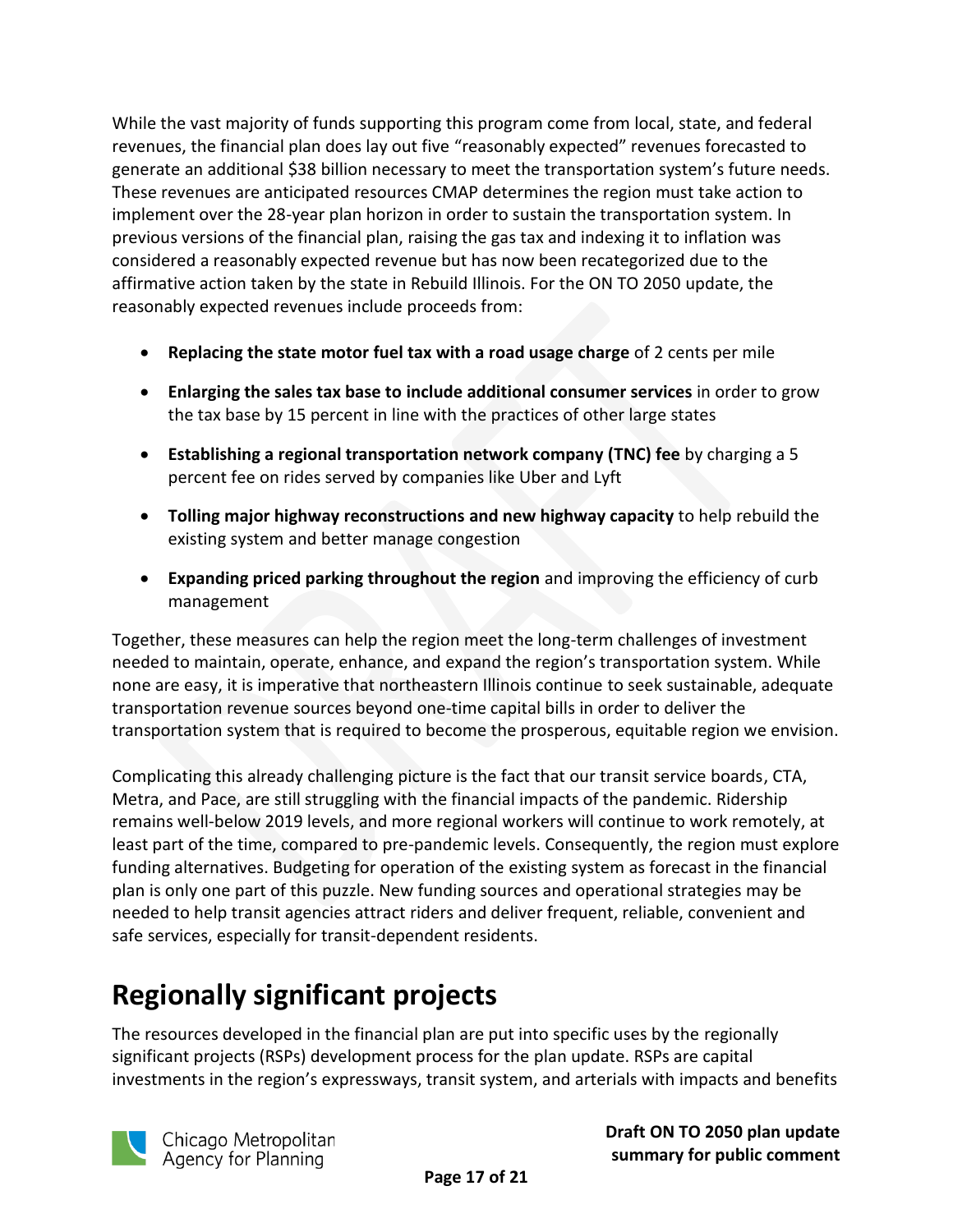that are large enough to warrant additional consideration through the regional planning process. These include large reconstruction projects as well as additions to the system. The federal government requires regional planning agencies to demonstrate "fiscal constraint" by showing that sufficient resources will be available to construct projects recommended in the plan.

RSPs support ON TO 2050's principles, particularly emphasizing the need to use the region's limited resources to invest in existing infrastructure to modernize and improve asset condition to achieve a state of good repair. Projects are prioritized into two categories: "constrained" and "unconstrained." Only constrained projects are eligible to receive federal transportation funds and obtain certain federal approvals. These constrained projects can help the region meet today's needs, adapt to changing mobility patterns for goods and people, and support economic success overall. Projects that are categorized as "unconstrained" require further action, such as additional study, and/or cannot be completed within the limits of the region's forecasted revenues.

To identify candidate RSPs, CMAP solicited projects from partner agencies. Regional transportation implementors submitted both unconstructed projects previously identified in ON TO 2050 and new projects considered for the first time under the plan update process. A total of 76 projects were considered. Candidate projects meet one of the following thresholds:

- Costs at least \$100 million and either
	- o Changes capacity on the National Highway System or is a new expressway or principal arterial, or
	- $\circ$  Changes capacity on transit services with some separate rights of way or shared right of way where transit has priority over other traffic
- Costs at least \$250 million and improves the state of good repair for a particular highway or transit facility

Evaluation of each project focused on the current need, the modeled benefit with 2050 population and employment, and the degree to which the project fits with ON TO 2050 planning priorities. See the [Regionally Significant Projects](https://www.cmap.illinois.gov/documents/10180/1439048/ON+TO+2050+Update+Regionally+Significant+Projects+Benefit+Report+Appendix.pdf/) Benefits Report appendix for more details about methodology.

The ON TO 2050 update carries forward many projects from ON TO 2050, as well as adds in select new projects proposed by partner agencies. In total, 71 RSPs are constrained in the ON TO 2050 update, 21 transit projects, 25 expressway projects, and 25 arterial projects.

Many types of projects do not meet the technical thresholds for RSPs but are nonetheless important to consider for funding and implementation as systematic enhancements to the transportation system. This includes a wide variety of smaller projects like Intelligent

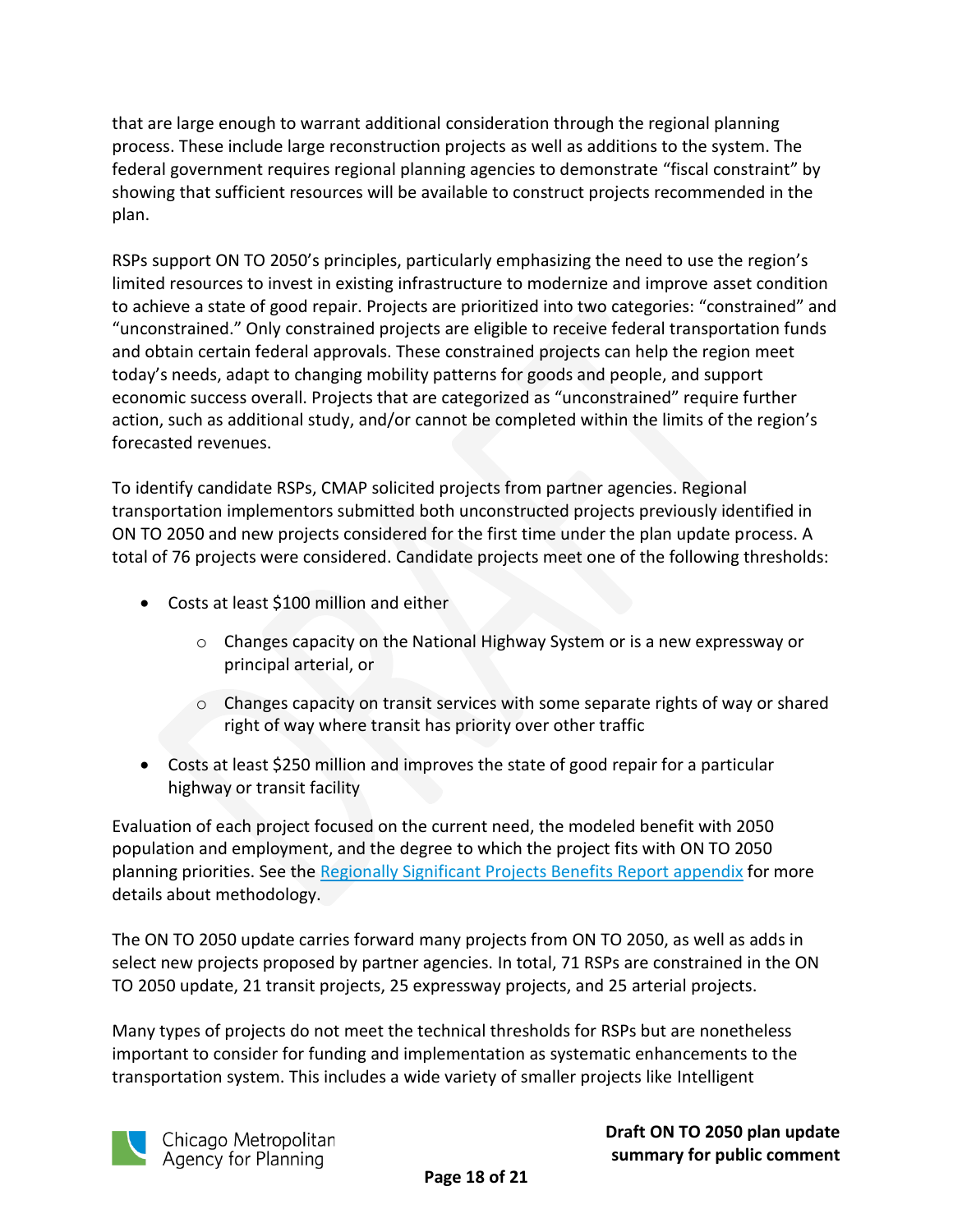Transportation System (ITS) investments, intersection improvements, bike trails, accessibility improvements, and safety countermeasures that can help make progress toward a seamless, multimodal transportation system.

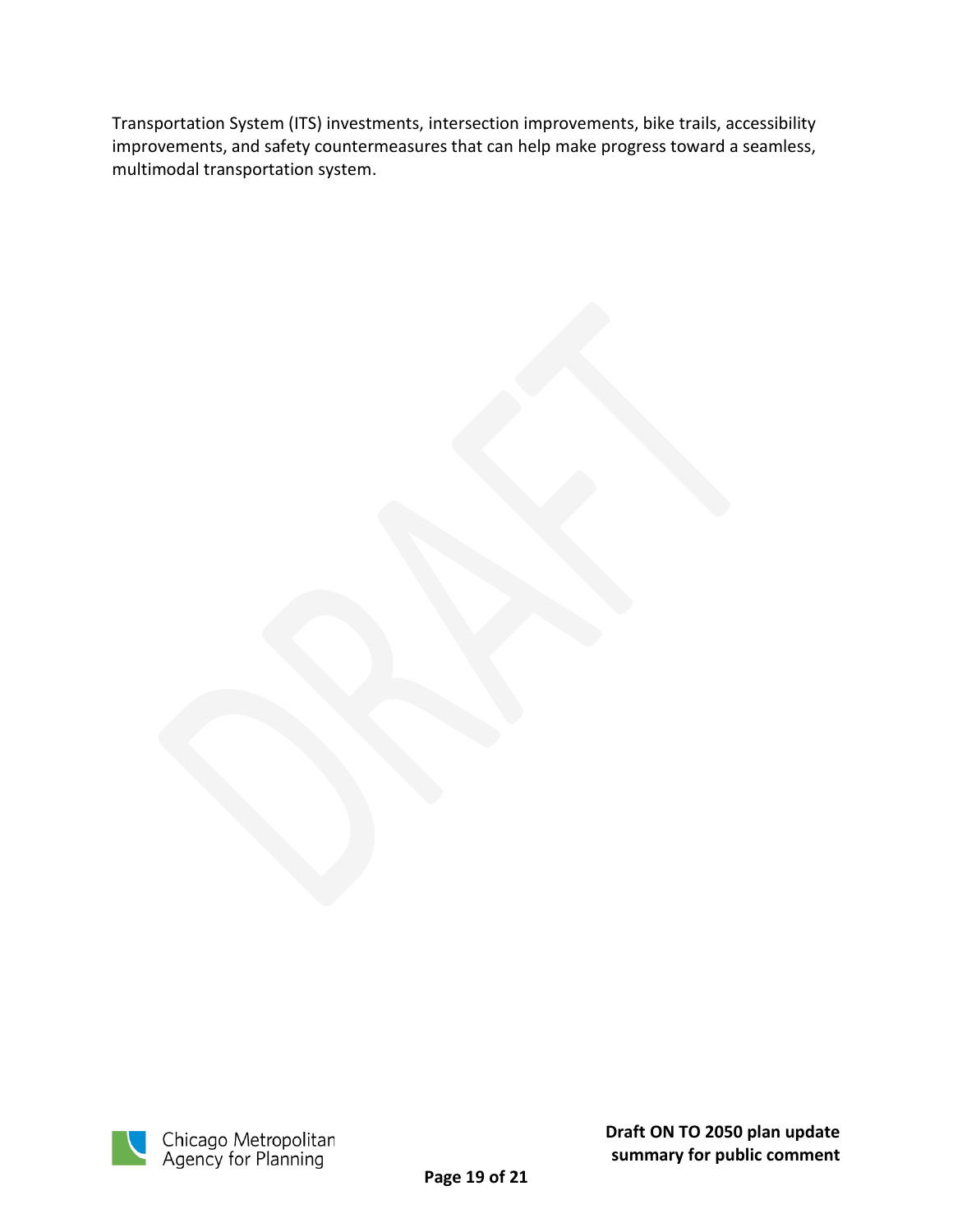